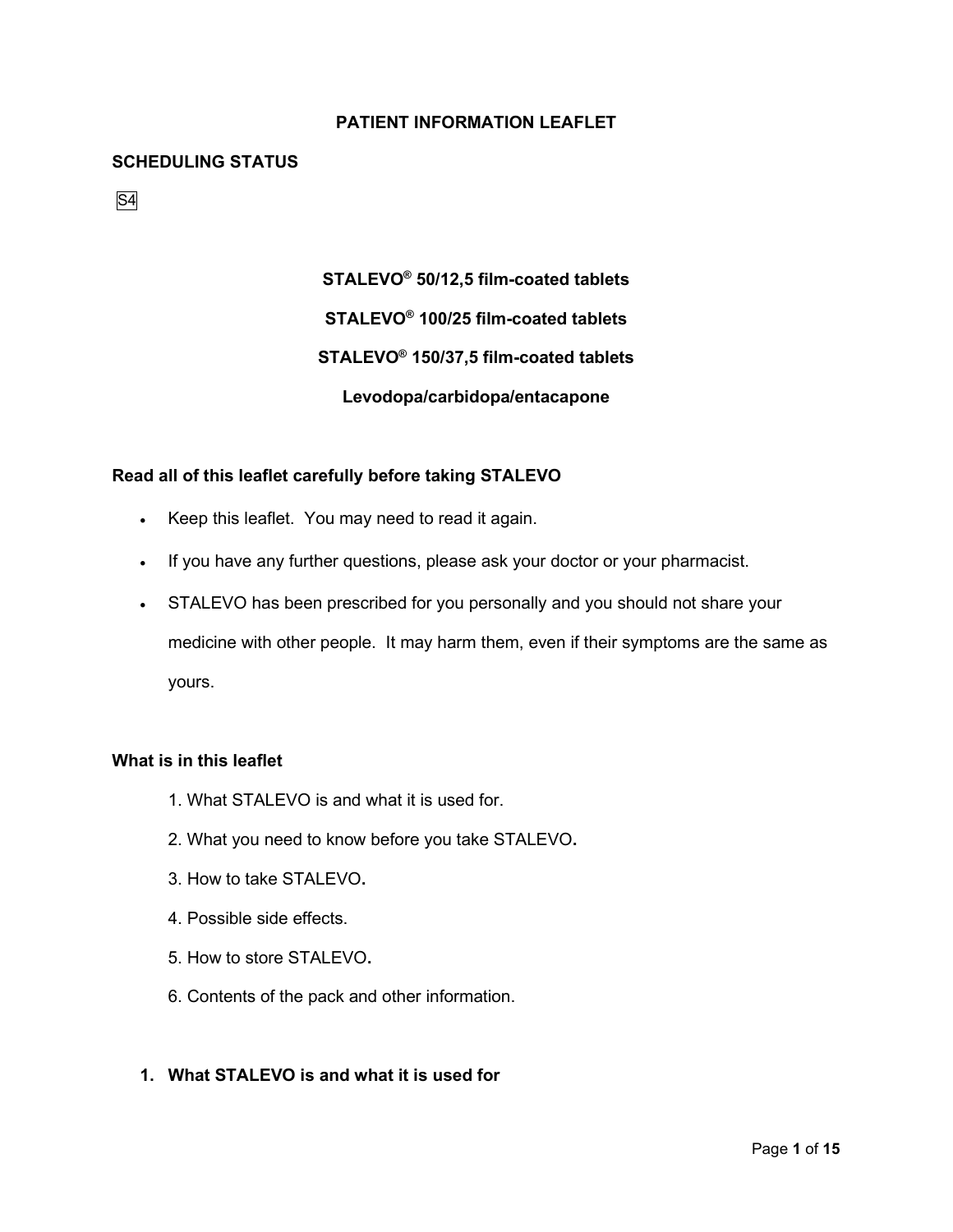#### **What STALEVO is:**

STALEVO contains three active substances in one film-coated tablet. Each tablet contains levodopa, used to treat Parkinson's disease. Levodopa works by increasing the level of dopamine in the brain.

The two other active substances: carbidopa and entacapone improve the effects of levodopa in treating Parkinson's disease.

#### **What STALEVO is used for:**

STALEVO is used to treat patients with Parkinson's disease who have end-of-dose motor fluctuations.

# **2. What you need to know before you take STALEVO**

#### **Do not take STALEVO:**

- If you are allergic (hypersensitive) to levodopa, carbidopa or entacapone or any of the other ingredients in STALEVO.
- If you are pregnant or breastfeeding.
- If you have a severe liver impairment.
- If you have narrow-angle glaucoma (an eye disorder).
- If you have suspicious undiagnosed skin lesions or history of melanoma (darkening of skin as a result of a tumour)
- If you have a tumour of the adrenal gland (known as pheochromocytoma; this may increase the risk of severe high blood pressure).
- If you are taking certain medicines to treat depression or some antibiotics (selective MAO-A plus MAO-B inhibitors, or non- selective MAO-inhibitors such as phenelzine, tranylcypromine and linezolid).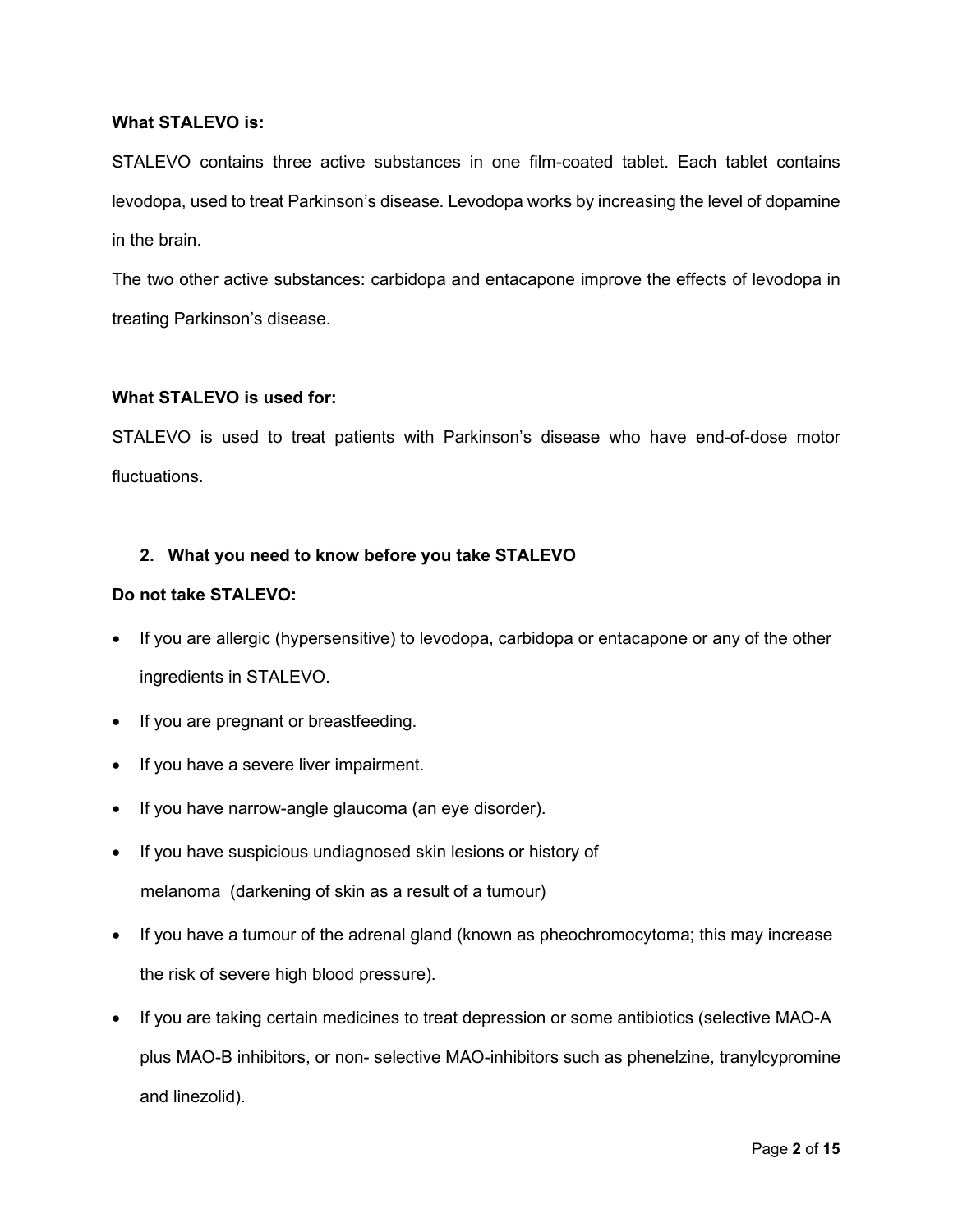- If you have ever had neuroleptic malignant syndrome (NMS; this is a reaction to medicines used to treat severe mental disorders).
- If you have ever had non-traumatic rhabdomyolysis (a muscle disorder).

If any of these applies to you, talk to your doctor before taking STALEVO.

#### **Warnings and precautions**

#### **Take special care with STALEVO:**

- If you have ever had a heart attack, asthma or any other diseases of the heart, blood vessels or lungs.
- If you have a liver problem.
- If you have a severe renal problem.
- If you have ever had kidney, liver or hormone-related diseases.
- If you have ever had stomach ulcers.
- If you have ever had convulsions.
- If you have ever suffered from any form of severe mental disorder.
- If you feel depressed, have suicidal thoughts, or notice unusual changes in your behaviour.
- If you have chronic wide-angle glaucoma. Your dose may need to be adjusted and the pressure in your eyes may need to be monitored.
- If you are taking other medicines that can cause low blood pressure. You should be aware that STALEVO may make these reactions worse.
- If uncontrolled movements begin or get worse after you start taking STALEVO, your doctor may need to change the dose of your antiparkinson medications.
- Tell your doctor if you or your family/caregiver notices you are developing urges or cravings to behave in ways that are unusual for you or you cannot resist the impulse, drive or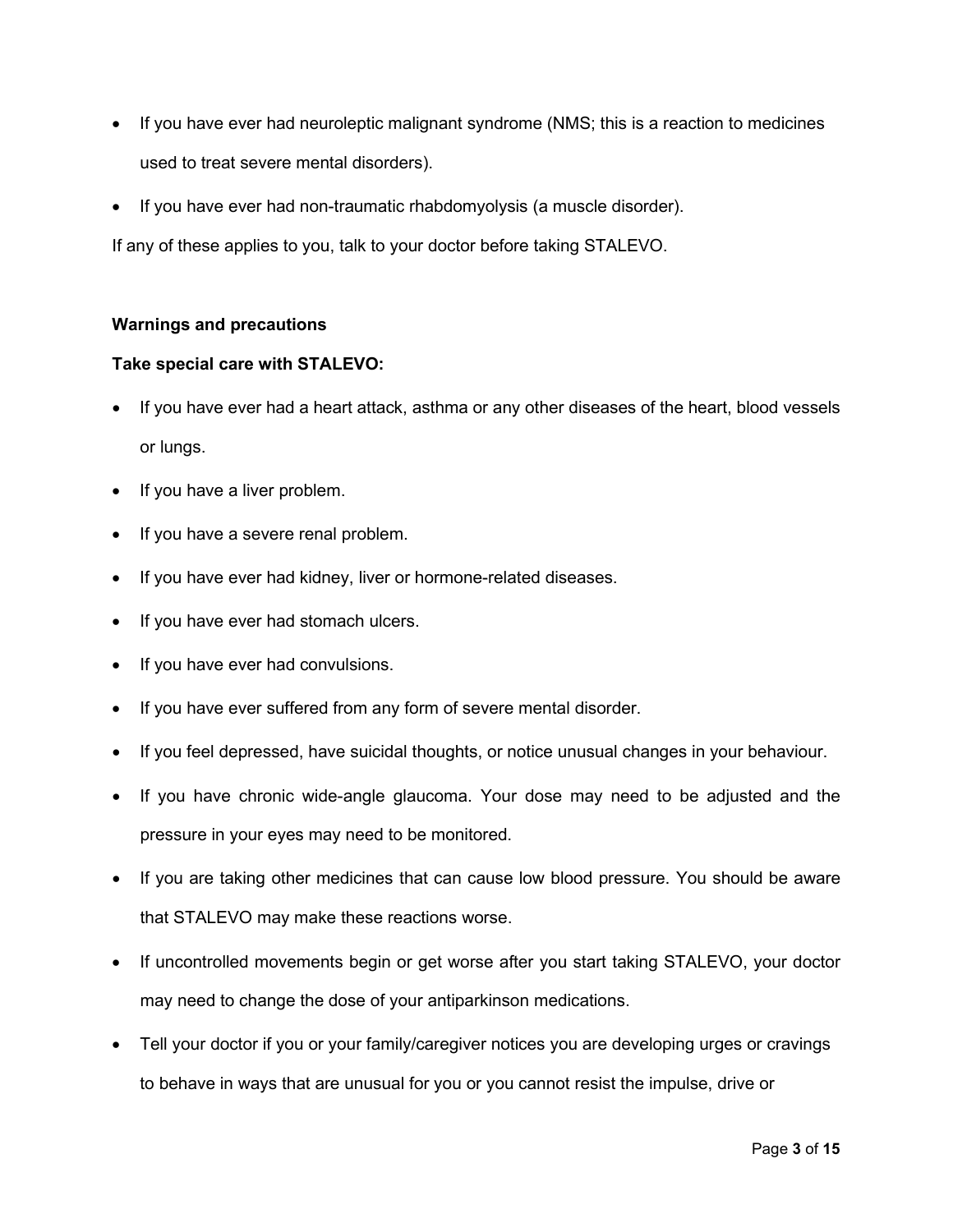temptation to carry out certain activities that could harm yourself or others. These behaviours are called impulse control disorders and can include addictive gambling, excessive eating or spending, an abnormally high sex drive or a preoccupation with an increase in sexual thoughts or feelings. Your doctor may need to review your treatments.

#### **Children/ and adolescents**

Do not give STALEVO to children under 18 years of age as it is unlikely to be safe.

#### **Other medicines and STALEVO**

Always tell your healthcare provider if you are taking any other medicine (this includes complementary or traditional medicines).

Tell your doctor if you are taking any of the following medicines:

STALEVO may increase the effects and side effects of certain antidepressants and some other medicines.

These include MAO-A inhibitors (e.g. moclobemide), tricyclic antidepressants (e.g. amitryptiline) and noradrenaline reuptake inhibitors (e.g. desipramine, maprotiline and venlafaxine), as well as paroxetine, rimiterole, isoprenaline, adrenaline, noradrenaline, dopamine, dobutamine, alphamethyldopa and apomorphine.

Watch out for additional effects if you take these medicines while being treated with STALEVO.

The effects of STALEVO may be weakened by certain medicines. It includes medicines:

- used to treat mental disorders (dopamine antagonists),
- used to treat nausea and vomiting (dopamine antagonists),
- used to prevent convulsions (phenytoin),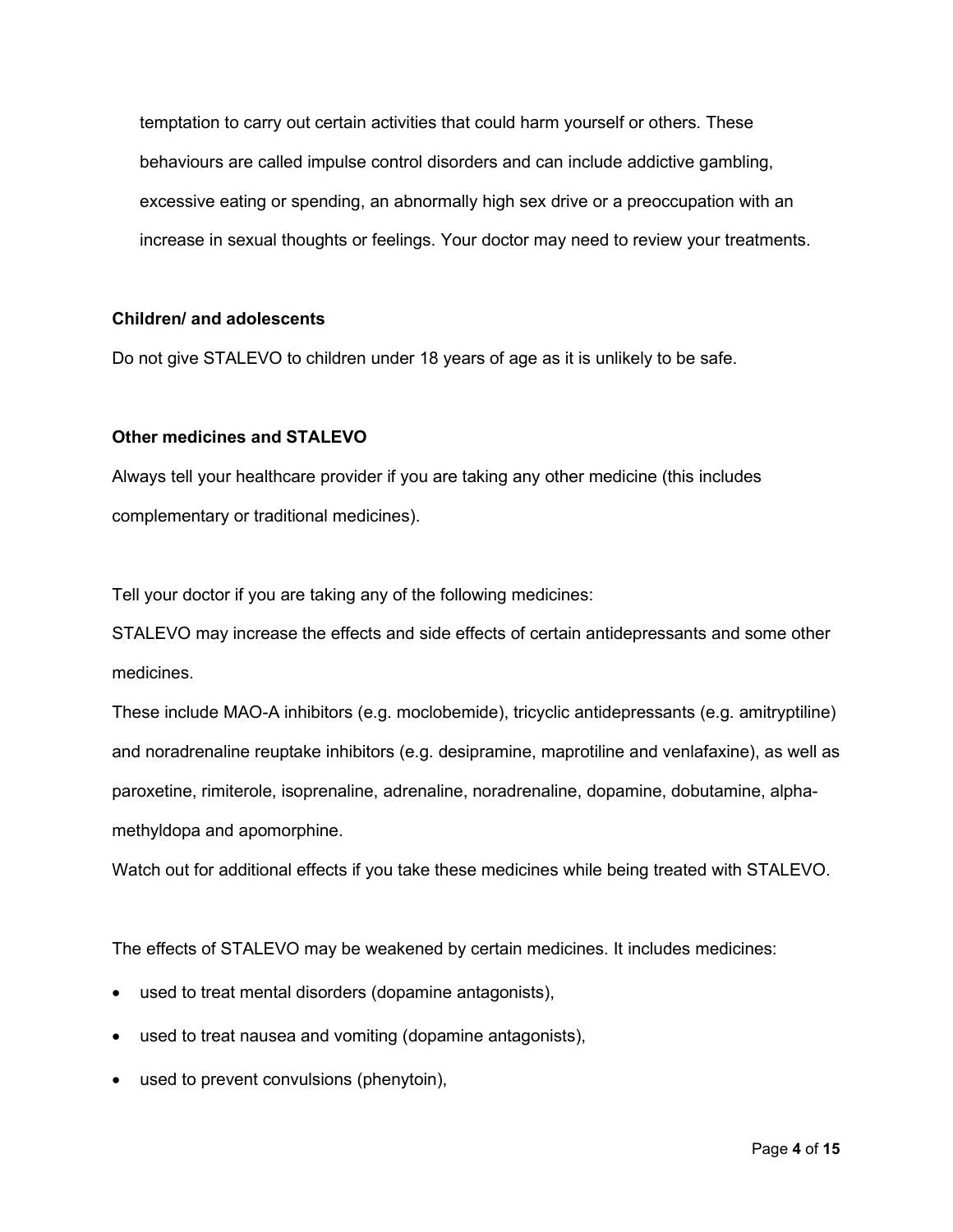• used to relax the muscles (papaverine).

**STALEVO may make it harder for you to digest iron. Therefore, do not take STALEVO and iron supplements at the same time. After taking one of them, wait at least 2 to 3 hours before taking the other.** 

# **STALEVO with food and drink and alcohol**

STALEVO may be taken with or without food.

For some patients, STALEVO may not be well absorbed if it is taken with, or shortly after eating protein-rich food (such as meats, fish, dairy products, seeds and nuts). Consult your doctor if you think this applies to you.

- Do not take STALEVO and iron supplements at the same time.
- After taking one of them, wait at least 2 to 3 hours before taking the other.

#### **Pregnancy and breastfeeding and fertility**

If you are pregnant or breastfeeding your baby, please consult your doctor, pharmacist or other healthcare professional for advice before taking STALEVO.

- You should not take STALEVO if you are pregnant.
- You should not breastfeed your baby if you are taking STALEVO.

#### **Driving and using machinery**

It is not always possible to predict to what extent STALEVO may interfere with the daily activities of a patient. Patients should ensure that they do not engage in the above activities until they are aware of the measure to which STALEVO affects them.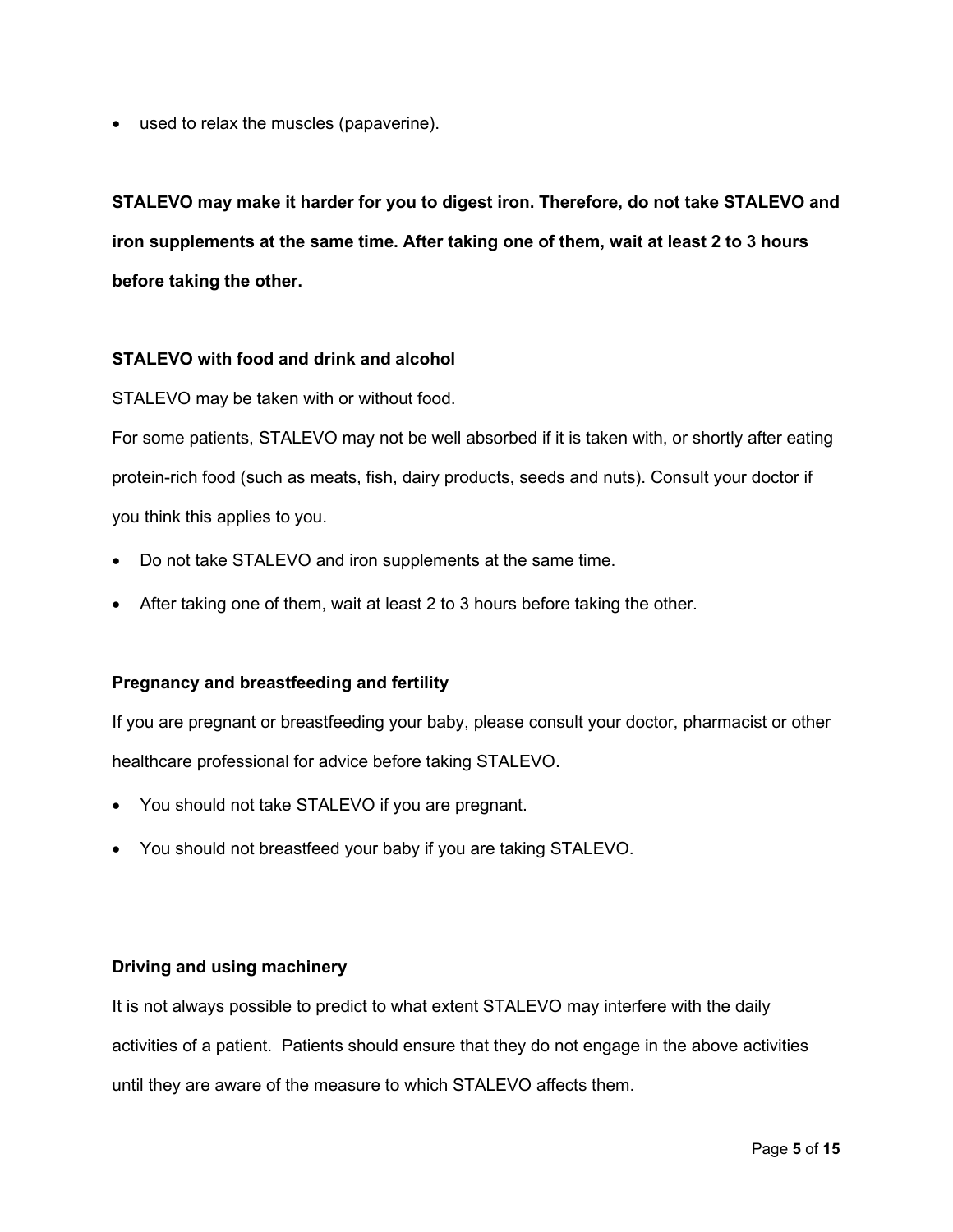- STALEVO may lower your blood pressure, which may make you feel light-headed or dizzy. Therefore, be particularly careful when you drive or when you operate any tools or machines.
- If you feel very drowsy, or if you sometimes find yourself suddenly falling asleep, you must not drive or do anything else that requires you to be alert (operate tools or machines).

# **STALEVO contains mannitol and sucrose**

STALEVO contains mannitol and sucrose which may have an effect on the control of your blood sugar if you have diabetes mellitus.

If you have been told by your doctor that you have an intolerance to some sugars, contact your doctor before taking STALEVO.

# **3. How to take STALEVO**

Do not share medicines prescribed for you with any other person.

Always take STALEVO exactly as your doctor or pharmacist has told you. Check with your doctor or pharmacist if you are not sure.

The usual dose is:

- Each STALEVO tablet contains one complete dose of levodopa, carbidopa and entacapone.
- Each time you take STALEVO, take only one tablet.
- The tablet is not intended to be split or broken into smaller pieces.
- Your doctor will tell you exactly how many tablets of STALEVO to take each day.
- Depending on how you respond to treatment, your doctor may suggest a higher or lower dose.
- Do not take more than 10 tablets a day.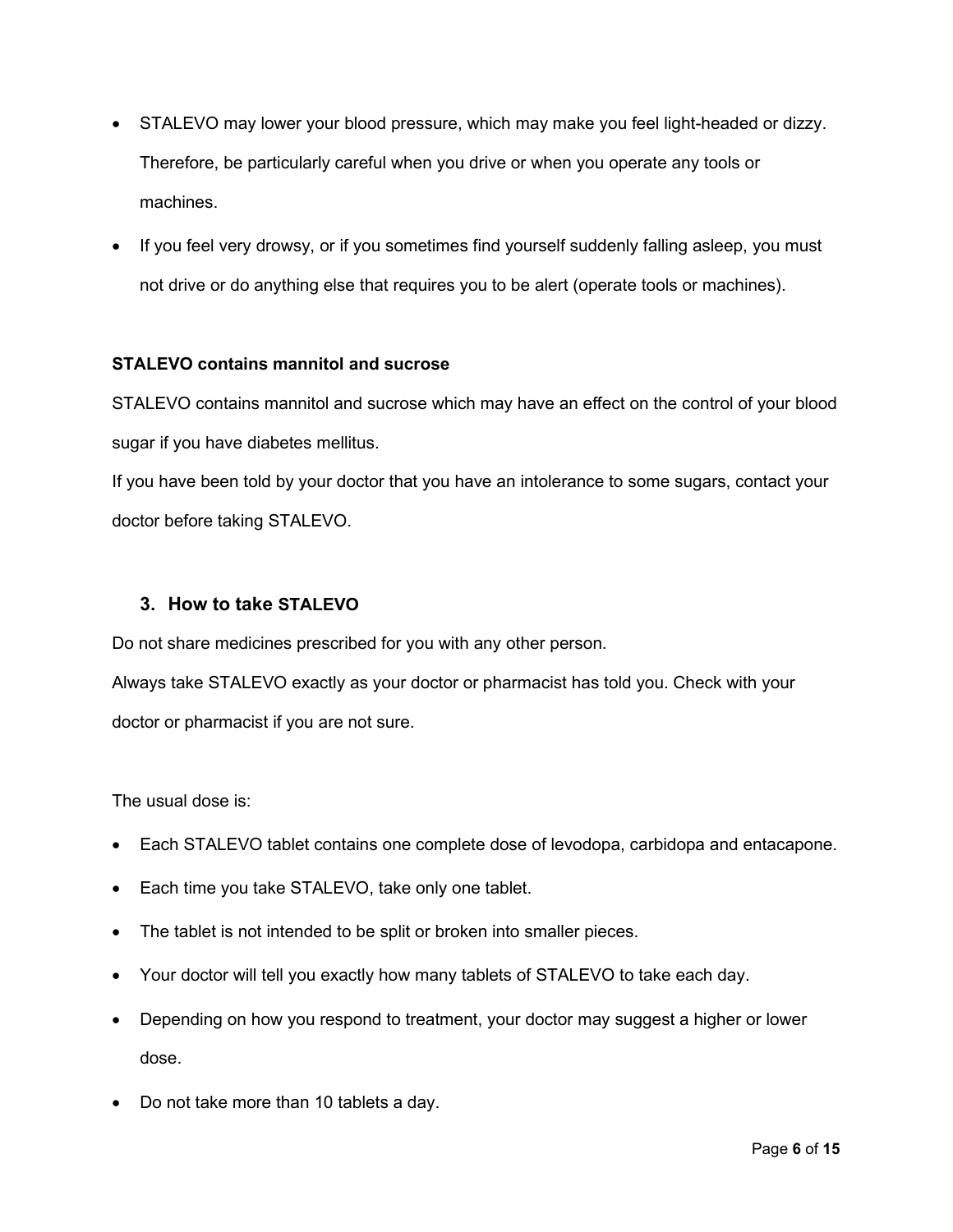- Your doctor will tell you how long your treatment with STALEVO will last.
- Do not stop taking treatment early because this may cause your symptoms to return.
- If you have the impression that the effect of STALEVO is too strong or too weak, tell your doctor or pharmacist.

If any of the above applies to you, contact your doctor**.**

- If you find yourself suddenly falling asleep, or if you feel very drowsy *(see also the section 'Driving and using machinery')*.
- If your muscles get very rigid or jerk violently, or if you suffer from tremors, agitation, confusion, fever, rapid pulse, or wide fluctuations in your blood pressure.
- If you experience diarrhoea, a follow-up of weight is recommended in order to prevent potential excessive weight loss.
- If you experience progressive anorexia, asthenia (weakness, exhaustion) and weight decrease within a relatively short period of time, contact your doctor. He/she may decide to conduct a general medical evaluation including liver function.

If any of these occurs, tell your doctor immediately.

If you are going to have a surgery with a general anaesthesia, inform the doctor that you are taking STALEVO.

#### *Older people:*

If you are over 65, you can take STALEVO without dose adjustment.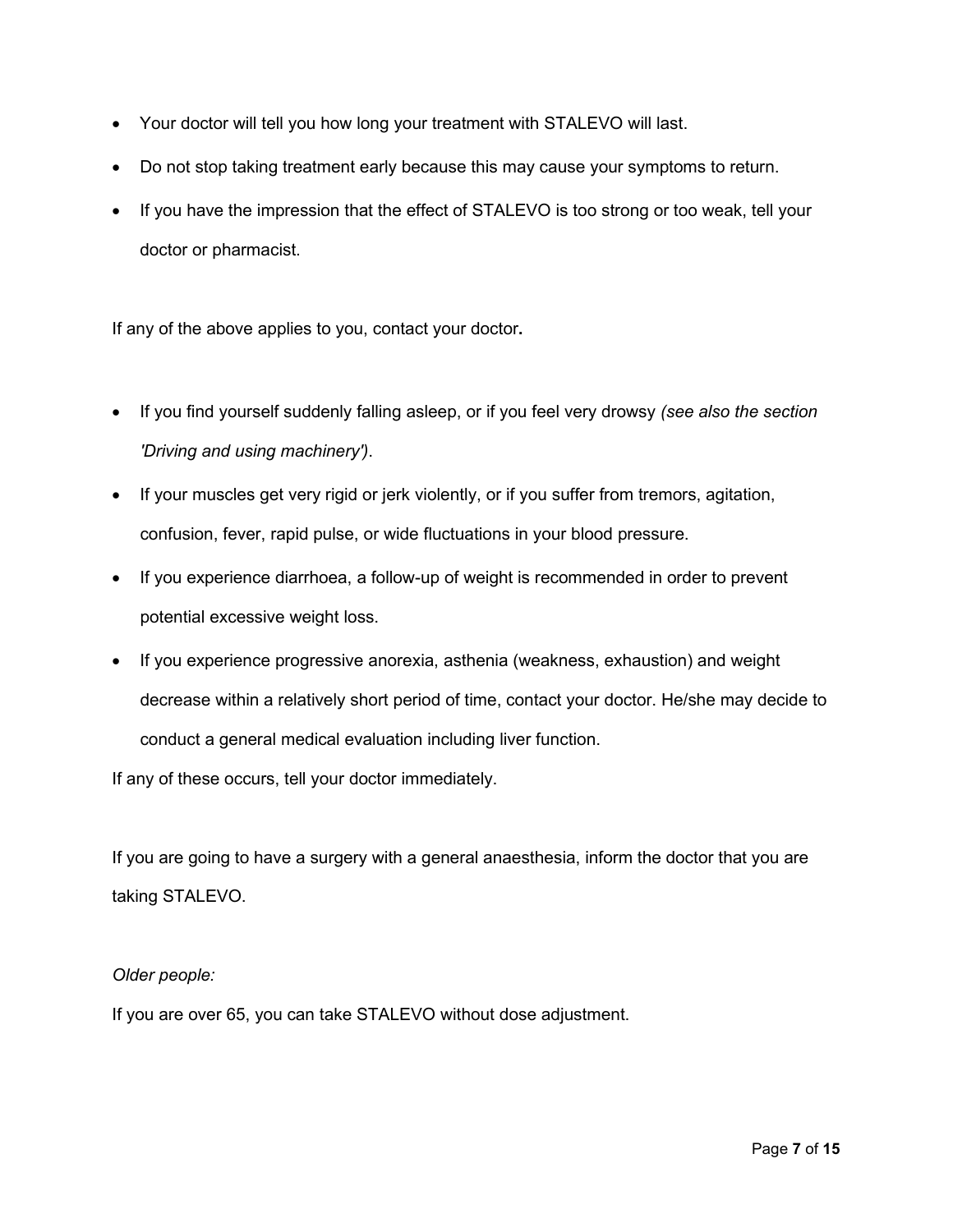#### *Children and adolescents:*

The safe use of STALEVO has not been established in children and adolescents less than 18 years of age and can therefore not be recommended.

## **When and how to take STALEVO:**

- Strictly follow your doctor's instructions on when and how to use STALEVO, other levodopa medications and other antiparkinson medicines.
- Check with your doctor or pharmacist if you are unsure about these instructions or the text printed on the packaging.

#### **If you take more STALEVO than you should:**

If you have accidentally taken too many STALEVO tablets, talk to your doctor or pharmacist immediately. You may require medical attention.

In the event of overdosage, consult your doctor or pharmacist. If neither is available, rush the patient to the nearest hospital or poison control centre.

# **If you forget to take STALEVO:**

If there is more than an hour until your next dose: take one tablet now, and the next tablet at the normal time.

If there is less than an hour until your next dose: take a tablet now, wait an hour, then take another tablet. After that go back to your normal schedule.

Do not take a double dose to make up for forgotten doses. Always leave at least an hour between STALEVO tablets, to avoid possible side effects.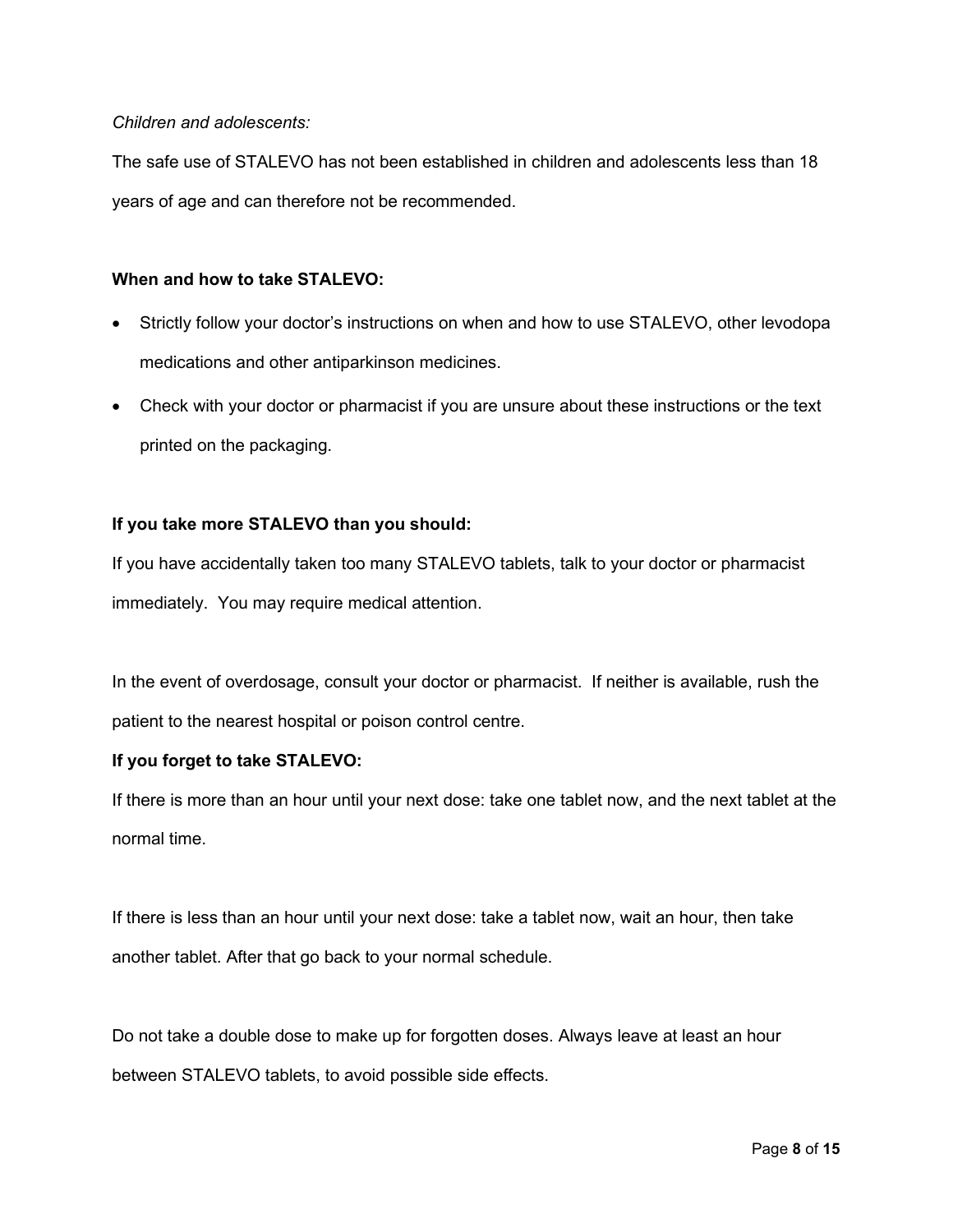If you are unsure about what to do, consult your doctor.

## **If you stop taking STALEVO**

Do not stop taking STALEVO unless your doctor tells you to. In such case, your doctor may need to re-adjust the dosage of your other anti-Parkinson medications, especially levodopa, to give sufficient control of your symptoms. Abrupt discontinuation of both STALEVO and other antiparkinsonian medication may result in unwanted side effects, such as severe muscular stiffness, high fever and altered consciousness.

#### **4. Possible side effects**

STALEVO can have side effects.

Not all side effects reported for STALEVO are included in this leaflet. Should your general health worsen or if you experience any untoward effects while taking STALEVO, please consult your healthcare professional for advice.

# **If any of the following happens, stop taking STALEVO and tell your doctor immediately or go to the casualty department at your nearest hospital:**

- Swelling of the hands, feet, ankles, face, lips, mouth or throat, which may cause difficulty in swallowing or breathing;
- rash or itching;
- fainting;
- muscles get very rigid or jerk violently;
- tremors;
- agitation;
- confusion;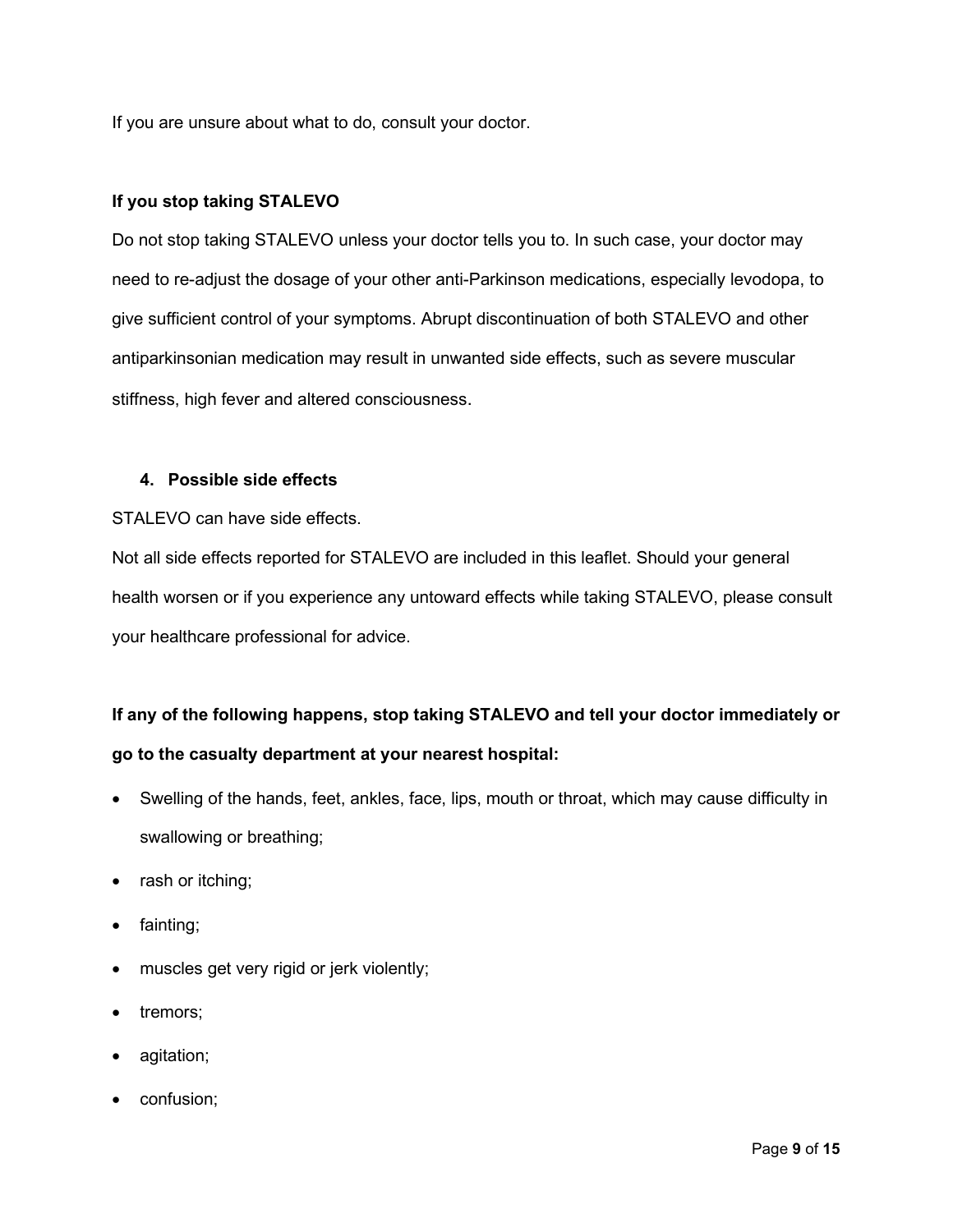- fever;
- rapid pulse, or wide fluctuations in your blood pressure.

These can be symptoms of neuroleptic malignant syndrome (NMS, a rare severe reaction to medicines used to treat disorders of the central nervous system) or rhabdomyolysis (a rare severe muscle disorder).

These are all very serious side effects. If you have them, you may have had a serious allergic reaction to STALEVO. You may need urgent medical attention or hospitalisation.

#### **Tell your doctor if you notice any of the following:**

The following side effects have been reported frequently:

- uncontrolled movements (dyskinesias), worsening of Parkinson's symptoms
- feeling sick (nausea)
- harmless reddish-brown discolouration of urine
- light-headedness or fainting due to low blood pressure, high blood pressure
- heart or artery disease events other than a heart attack (e.g. chest pain), irregular heart rate or rhythm
- dizziness, drowsiness
- vomiting, abdominal pain and discomfort, heartburn, dry mouth, constipation, diarrhoea
- inability to sleep, hallucinations, confusion, abnormal dreams, including nightmares
- mental changes including problems with memory or thinking, anxiety and depression (possibly with thoughts of suicide)
- tiredness, chest pain
- more frequent falling; impaired walking, loss of both strength and energy
- shortness of breath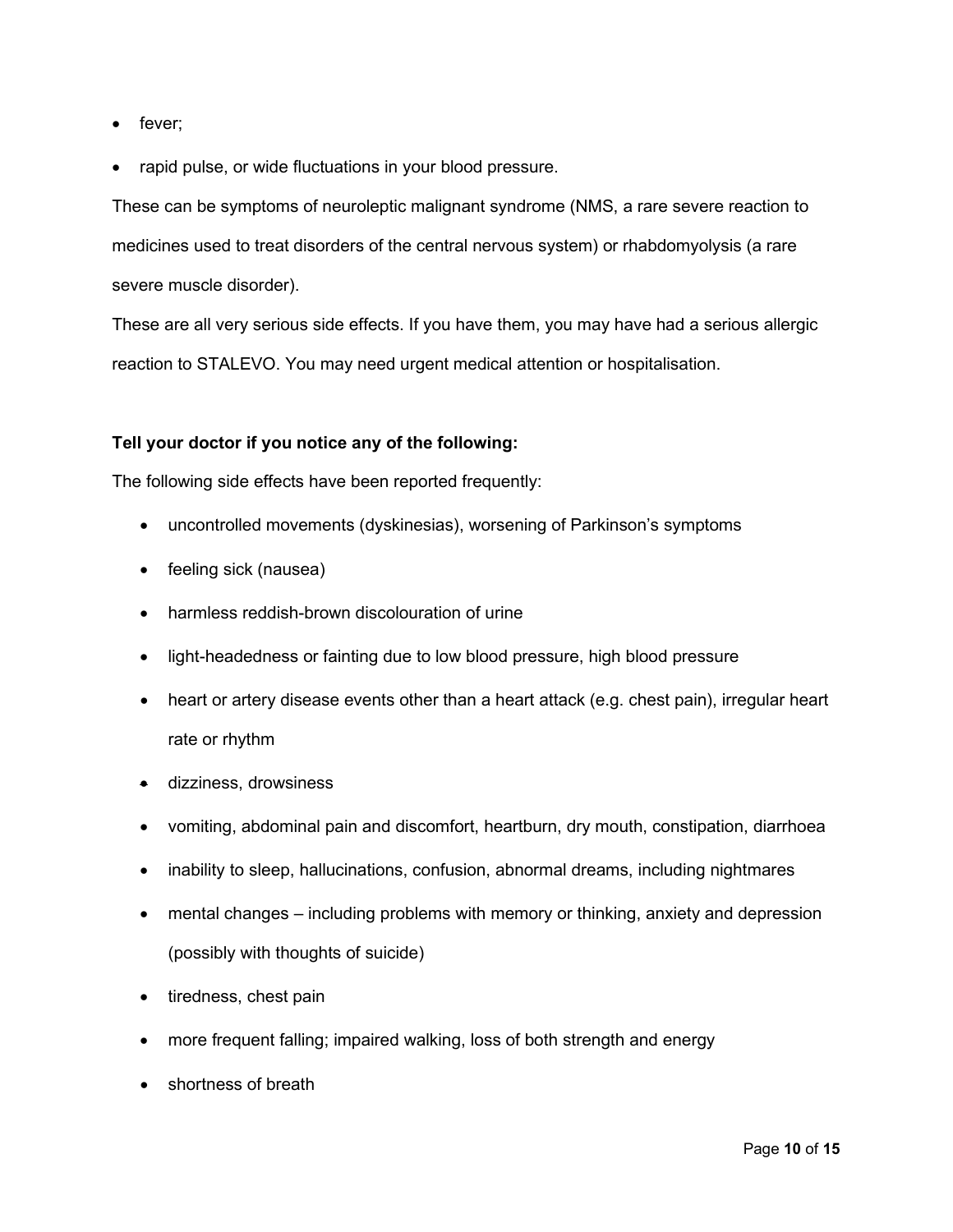- increased sweating
- muscle cramps and pain; involuntary muscle contraction, swelling of legs
- blurred vision
- anaemia, decreased appetite, decrease weight
- headache, joint pain
- urinary tract infection

The following side effects have been reported less frequently:

- heart attack
- bleeding in the gut
- abnormal liver function tests
- psychotic symptoms, feeling agitated
- changes in the blood cell count (which may result in bleeding)
- swallowing difficulties
- inability to urinate
- generally feeling unwell
- convulsions
- inflammation of the colon (colitis)
- skin, hair, nail and sweat discolourations

The following side effects have been reported but the frequency is unknown:

The exact frequencies of these side effects are not known but are based upon reports received since the product has been on the market:

• hepatitis (inflammation of the liver);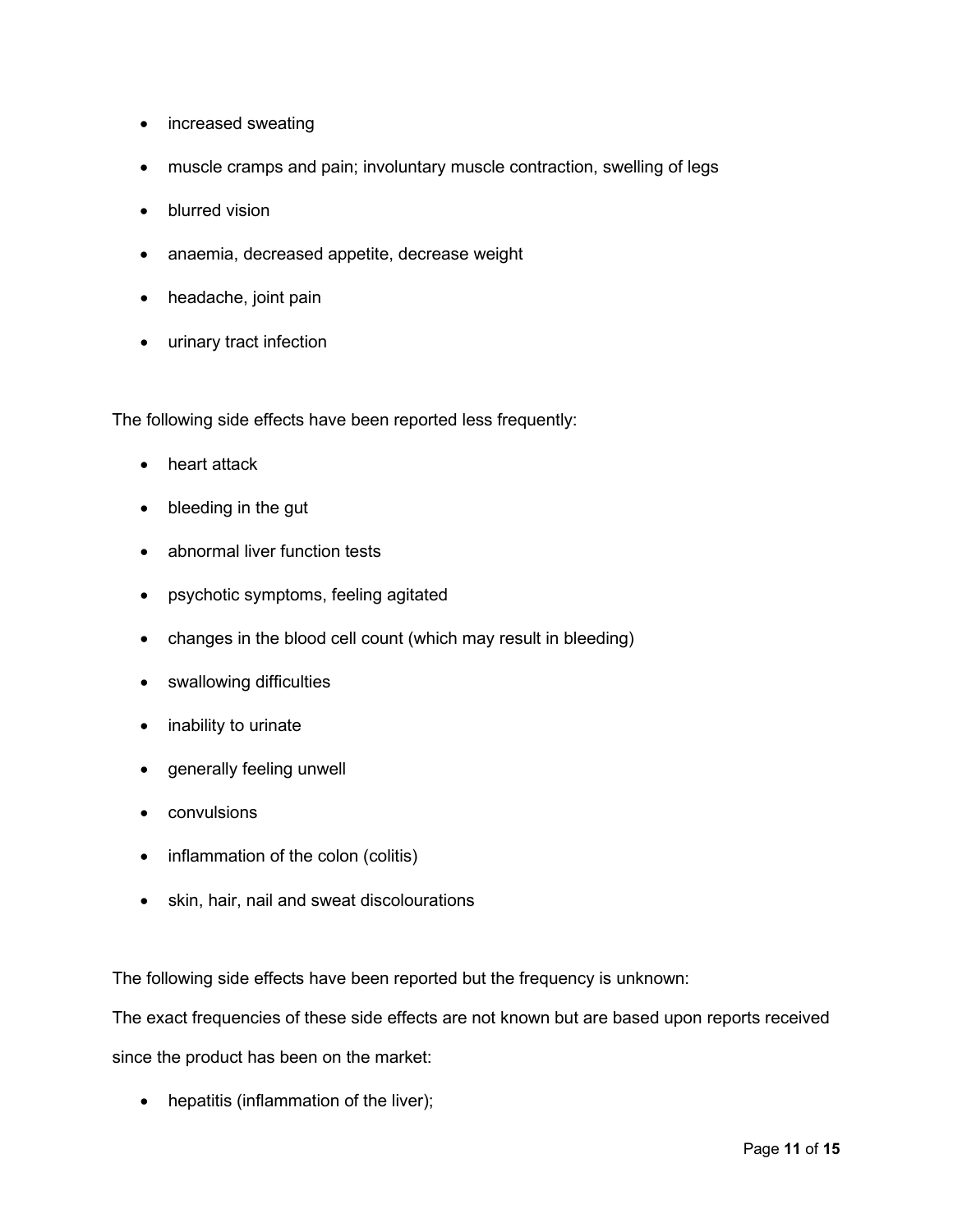- *itching*;
- excessive daytime somnolence; sudden sleep onset episodes.

You may experience the following side effects:

- Inability to resist the impulse to perform an action that could be harmful, which may include:
	- − Strong impulse to gamble excessively despite serious personal or family consequences,
	- − Altered or increased sexual interest and behavior of significant concern to you or others, for example an increased sexual drive,
	- − Uncontrolled excessive shopping or spending,
	- − Binge eating (eating large amounts of food in a short time period) or compulsive eating (eating more food than normal and more than is needed to satisfy your hunger).

Tell your doctor if you experience any of these behaviors, your doctor will discuss ways of managing or reducing symptoms.

If you notice any side effects not mentioned in this leaflet, please inform your doctor or pharmacist.

# **Reporting of side effects**

If you get side effects, talk to your doctor or pharmacist or nurse. This includes any possible side effects not listed in this leaflet. You can also report side effects to SAHPRA via the "6.04 Adverse Drug Reaction Reporting Form", found online under SAHPRA's publications: [https://www.sahpra.org.za/.](https://www.sahpra.org.za/) By reporting side effects, you can help provide more information on the safety of STALEVO.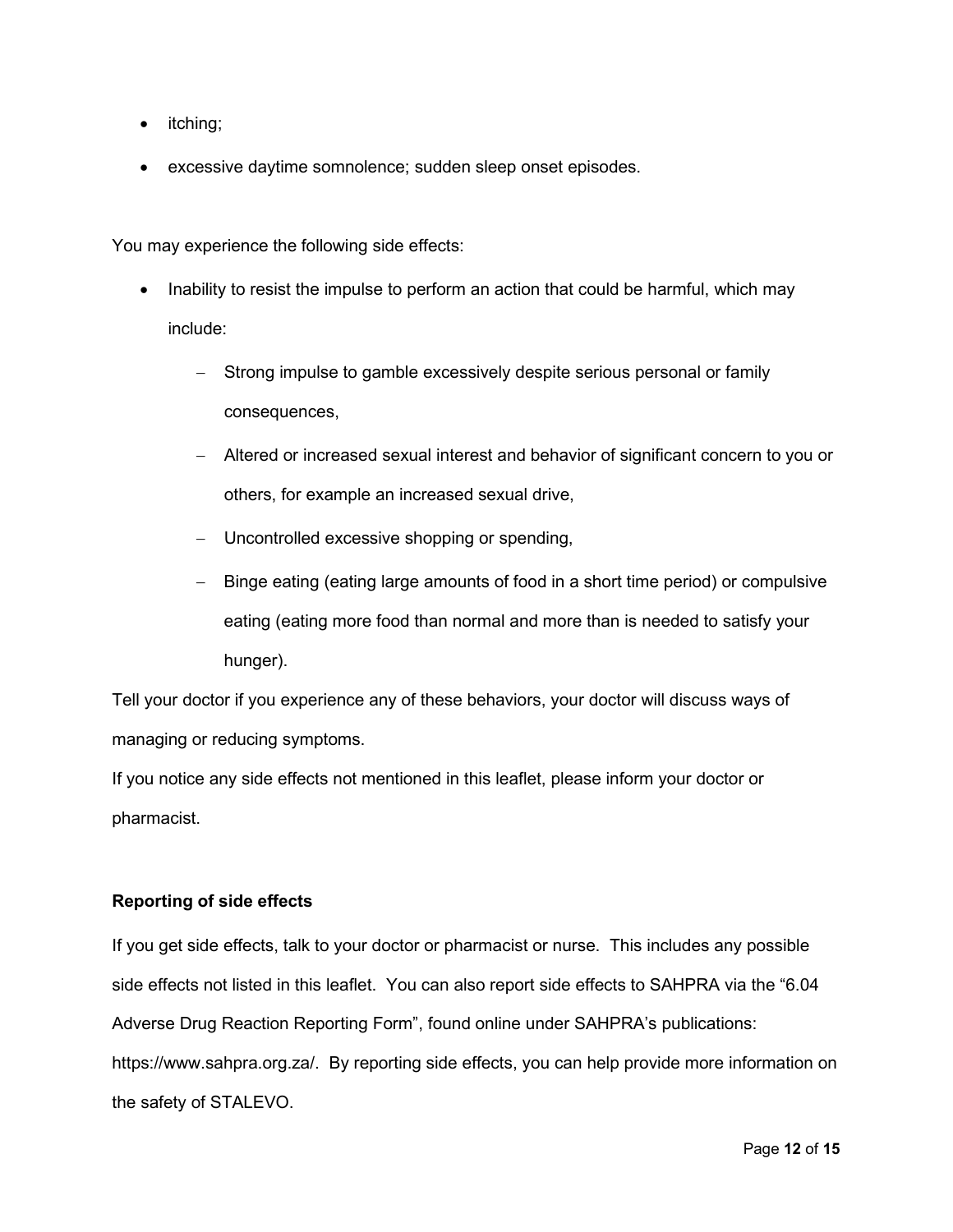## **5. How to store STALEVO**

- Store at or below 25 °C.
- Keep the container well-closed and store in a dry place protected from light.
- Do not use after the expiry date printed on the pack.
- Do not use if the pack is damaged or shows signs of tampering.
- Keep all medicines out of the reach and sight of children.
- Return all unused medicine to your pharmacist.
- Do not dispose of unused medicine in drains or sewerage systems.
- Store in the original package / container.
- Do not store in a bathroom

#### **6. Contents of the pack and other information**

#### **WHAT STALEVO CONTAINS**

The active ingredients in STALEVO are:

Levodopa, carbidopa and entacapone.

STALEVO 50/12,5 film-coated tablets contain:

50 mg levodopa, 12,5 mg carbidopa and 200 mg entacapone.

STALEVO 100/25 film-coated tablets contain:

100 mg levodopa, 25 mg carbidopa and 200 mg entacapone.

STALEVO 150/37,5 film-coated tablets contain:

150 mg levodopa, 37,5 mg carbidopa and 200 mg entacapone.

The other ingredients are: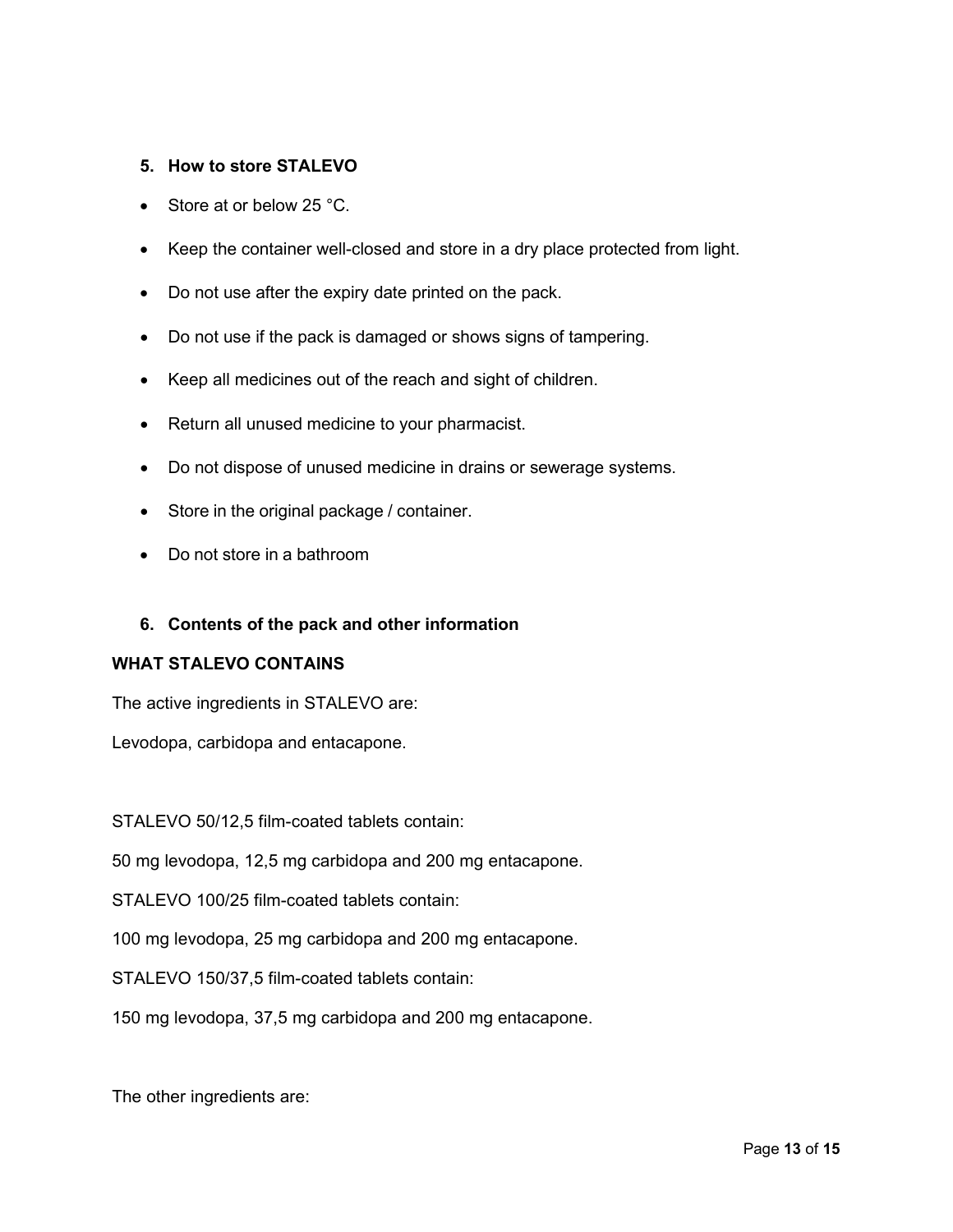Croscarmellose sodium, magnesium stearate, maize starch, mannitol, povidone K30.

The film-coating contains:

Glycerol 85 %, hypromellose, magnesium stearate, polysorbate 80, red iron oxide (E172), sucrose, titanium dioxide (E171), yellow iron oxide (E172)

Contains sugar: Mannitol and sucrose

# **What STALEVO looks like and contents of the pack**

# *STALEVO® 50/12.5 Film-coated tablets:*

Film-coated tablet, brownish- or greyish-red, round, biconvex tablets marked with "LCE 50" on one side. Diameter 11 mm.

# *STALEVO® 100/25 Film-coated tablets:*

Film-coated tablet, brownish- or greyish-red, oval, tablets marked with "LCE 100" on one side. Diameter 7,6 x 16,3 mm.

# *STALEVO® 150/37,5 Film-coated tablets:*

Film-coated tablet, brownish- or greyish-red, elongated-ellipse shaped tablets marked with "LCE 150" on one side. Diameter 9,3 x 14,31 mm.

100 tablets packed into white HDPE plastic containers with tamper evident PP plastic closures. Heat sealable aluminium foil inner seals.

# **Holder of Certificate of Registration**

Equity Pharmaceuticals (Pty) Ltd.